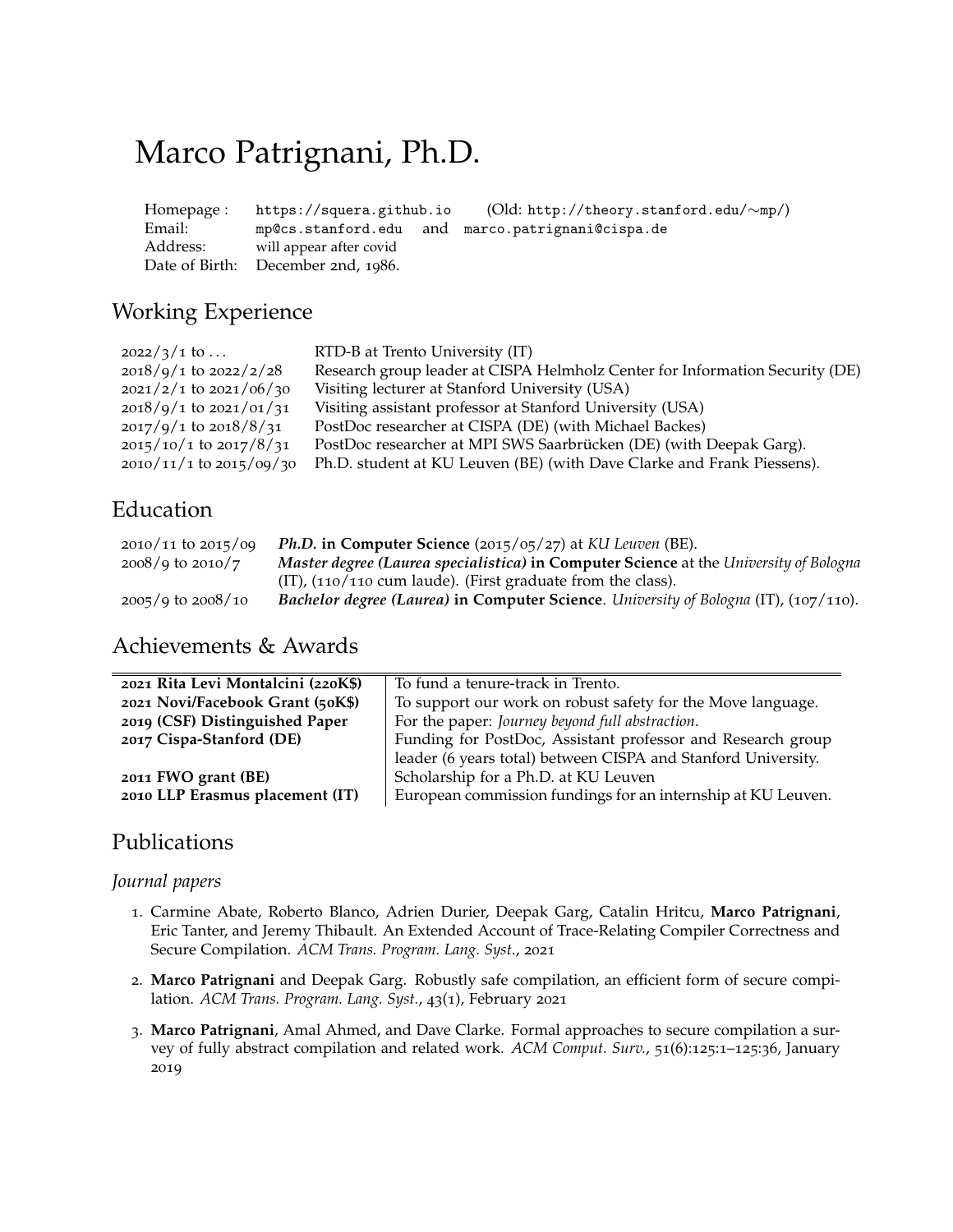- 4. Dominique Devriese, **Marco Patrignani**, Frank Piessens, and Steven Keuchel. Modular, Fully-abstract Compilation by Approximate Back-translation. *Logical Methods in Computer Science*, Volume 13, Issue 4, October 2017
- 5. **Marco Patrignani**, Pieter Agten, Raoul Strackx, Bart Jacobs, Dave Clarke, and Frank Piessens. Secure Compilation to Protected Module Architectures. *ACM TOPLAS*, 37(2):6:1–6:50, April 2015
- 6. **Marco Patrignani** and Dave Clarke. Fully abstract trace semantics for protected module architectures. *Computer Languages, Systems & Structures*, 42(0):22 – 45, 2015. Special issue on the Programming Languages track at the 29th {ACM} Symposium on Applied Computing

#### *Conference Papers*

- 1. **Marco Patrignani** and Marco Guarnieri. Exorcising Spectres with Secure Compilers. In *Proceedings of the 2021 ACM SIGSAC Conference on Computer and Communications Security, CCS 2021*, 2021
- 2. Akram El-Korashy, Stelios Tsampas, **Marco Patrignani**, Dominique Devriese, Deepak Garg, and Frank Piessens. CapablePtrs: Securely Compiling Partial Programs using the Pointers-as-Capabilities Principle. In *Proceedings of the 34th IEEE Computer Security Foundations Symposium CSF 2021*, CSF, 2021
- 3. **Marco Patrignani**, Eric Martin, and Dominique Devriese. On the semantic expressiveness of recursive types. In *Proceedings of the 48th Annual ACM SIGPLAN-SIGACT Symposium on Principles of Programming Languages, POPL 2021*, 2021
- 4. David Durst, Matthew Feldman, Dillon Huff, David Akeley, Ross G. Daly, Gilbert Louis Bernstein, **Marco Patrignani**, Kayvon Fatahalian, and Pat Hanrahan. Type-directed scheduling of streaming accelerators. In *Proceedings of the 41st ACM SIGPLAN International Conference on Programming Language Design and Implementation, PLDI 2020, London, UK, June 15-20, 2020*, pages 408–422, 2020
- 5. Carmine Abate, Roberto Blanco, Adrien Durier, Deepak Garg, Catalin Hritcu, **Marco Patrignani**, Eric Tanter, and Jeremy Thibault. Trace-Relating Compiler Correctness and Secure Compilation. In *Programming Languages and Systems - 29th European Symposium on Programming, ESOP 2020*, ESOP, 2020
- 6. Carmine Abate, Roberto Blanco, Deepak Garg, Catalin Hritcu, **Marco Patrignani**, and Jeremy Thibault. Journey Beyond Full Abstraction: Exploring Robust Property Preservation for Secure Compilation. In *Proceedings of the 32th IEEE Computer Security Foundations Symposium CSF 2019, Hoboken, USA*, CSF, 2019. **Distinguished Paper Award**
- 7. **Marco Patrignani** and Deepak Garg. Robustly safe compilation. In *Programming Languages and Systems - 28th European Symposium on Programming, ESOP 2019*, ESOP'19, 2019
- 8. Dominique Devriese, **Marco Patrignani**, and Frank Piessens. Parametricity versus the universal type. In *Proceedings of the 45th Annual ACM SIGPLAN-SIGACT Symposium on Principles of Programming Languages, POPL 2018, Los Angeles, CA, USA*, 2018
- 9. **Marco Patrignani** and Deepak Garg. Secure Compilation and Hyperproperties Preservation. In *Proceedings of the 30th IEEE Computer Security Foundations Symposium CSF 2017, Santa Barbara, USA*, CSF 2017, 2017
- 10. **Marco Patrignani**, Dominique Devriese, and Frank Piessens. On Modular and Fully-Abstract Compilation. In *Proceedings of the 29th IEEE Computer Security Foundations Symposium CSF 2016, Lisbon, Portugal*, CSF 2016, 2016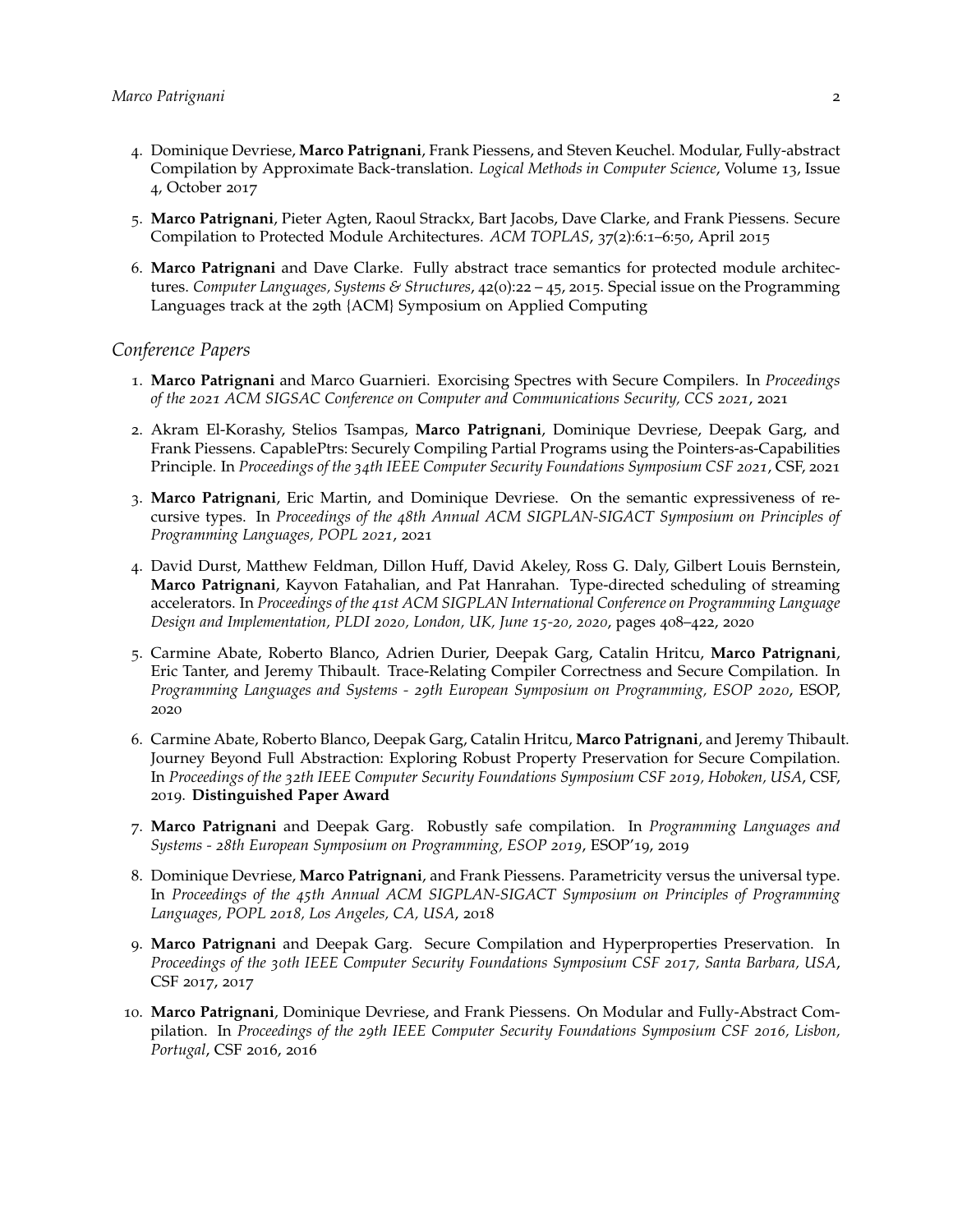- 11. Dominique Devriese, **Marco Patrignani**, and Frank Piessens. Fully-abstract compilation by approximate back-translation. In *Proceedings of the 43rd Annual ACM SIGPLAN-SIGACT Symposium on Principles of Programming Languages, POPL 2016, St. Petersburg, FL, USA, January 20 - 22, 2016*, pages 164–177, 2016
- 12. Adriaan Larmuseau, **Marco Patrignani**, and Dave Clarke. Implementing a Secure Abstract Machine. In *Proceedings of the 31th Annual ACM Symposium on Applied Computing*, SAC '16. ACM, 2016
- 13. Adriaan Larmuseau, **Marco Patrignani**, and Dave Clarke. A secure compiler for ML modules. In *Programming Languages and Systems - 13th Asian Symposium, APLAS 2015, Pohang, South Korea, November 30 - December 2, 2015, Proceedings*, pages 29–48, 2015
- 14. Adriaan Larmuseau, **Marco Patrignani**, and Dave Clarke. A high-level model for an assembly language attacker by means of reflection. In *Dependable Software Engineering: Theories, Tools, and Applications - First International Symposium, SETTA 2015, Nanjing, China, November 4-6, 2015, Proceedings*, pages 168–182, 2015
- 15. **Marco Patrignani** and Dave Clarke. Fully Abstract Trace Semantics of Low-level Isolation Mechanisms. In *Proceedings of the 29th Annual ACM Symposium on Applied Computing*, SAC '14, pages 1562–1569. ACM, 2014
- 16. **Marco Patrignani**, Dave Clarke, and Frank Piessens. Secure Compilation of Object-Oriented Components to Protected Module Architectures. In *Proceedings of the 11th Asian Symposium on Programming Languages and Systems (APLAS'13)*, volume 8301 of *LNCS*, pages 176–191, 2013
- 17. **Marco Patrignani**, Dave Clarke, and Davide Sangiorgi. Ownership Types for the Join Calculus. In *FMOODS/FORTE 2011*, volume 6722 of *LNCS*, pages 289–303, 2011

#### *Theses*

1. **Marco Patrignani**. *The Tome of Secure Compilation: Fully Abstract Compilation to Protected Modules Architectures*. PhD thesis, KU Leuven, Leuven, Belgium, May 2015

### Professional Activities

*Teaching*

| 2021-22                                                                                                                                        | Instructor for Formal Methods in Security (IFC part) (@CISPA & UdS)    |
|------------------------------------------------------------------------------------------------------------------------------------------------|------------------------------------------------------------------------|
| 2020-21, 19-20, 18-19                                                                                                                          | Instructor for cs358: Programming Language Foundations (@Stanford)     |
| 2020-21, 19-20, 18-19                                                                                                                          | Instructor for cs350: Secure Compilation (@Stanford)                   |
| $2018 - 19, 17 - 18$                                                                                                                           | Instructor for the seminar on secure compilation (@CISPA & UdS)        |
| $2017 - 18$                                                                                                                                    | Topic supervisor on the CISPA joint conference seminar. (@CISPA & UdS) |
| 2014-15, 13-14, 12-13 11-12                                                                                                                    | Comparative Programming Languages: TA [plus lectures]; (@ KUL)         |
| 2014-15, 13-14                                                                                                                                 | Problem & solving: TA and organisation. (@ KUL)                        |
| 2012-13, 10-11                                                                                                                                 | Fundamentals of Computer Science: TA [plus lectures]. (@ KUL)          |
| $\mathbf{r}$ $\mathbf{r}$ $\mathbf{r}$ $\mathbf{r}$ $\mathbf{r}$ $\mathbf{r}$ $\mathbf{r}$ $\mathbf{r}$ $\mathbf{r}$ $\mathbf{r}$ $\mathbf{r}$ | $\cdots$ $\cdots$ $\cdots$ $\cdots$                                    |

Note: P&O is a software development course project equivalent to a Bachelor thesis.